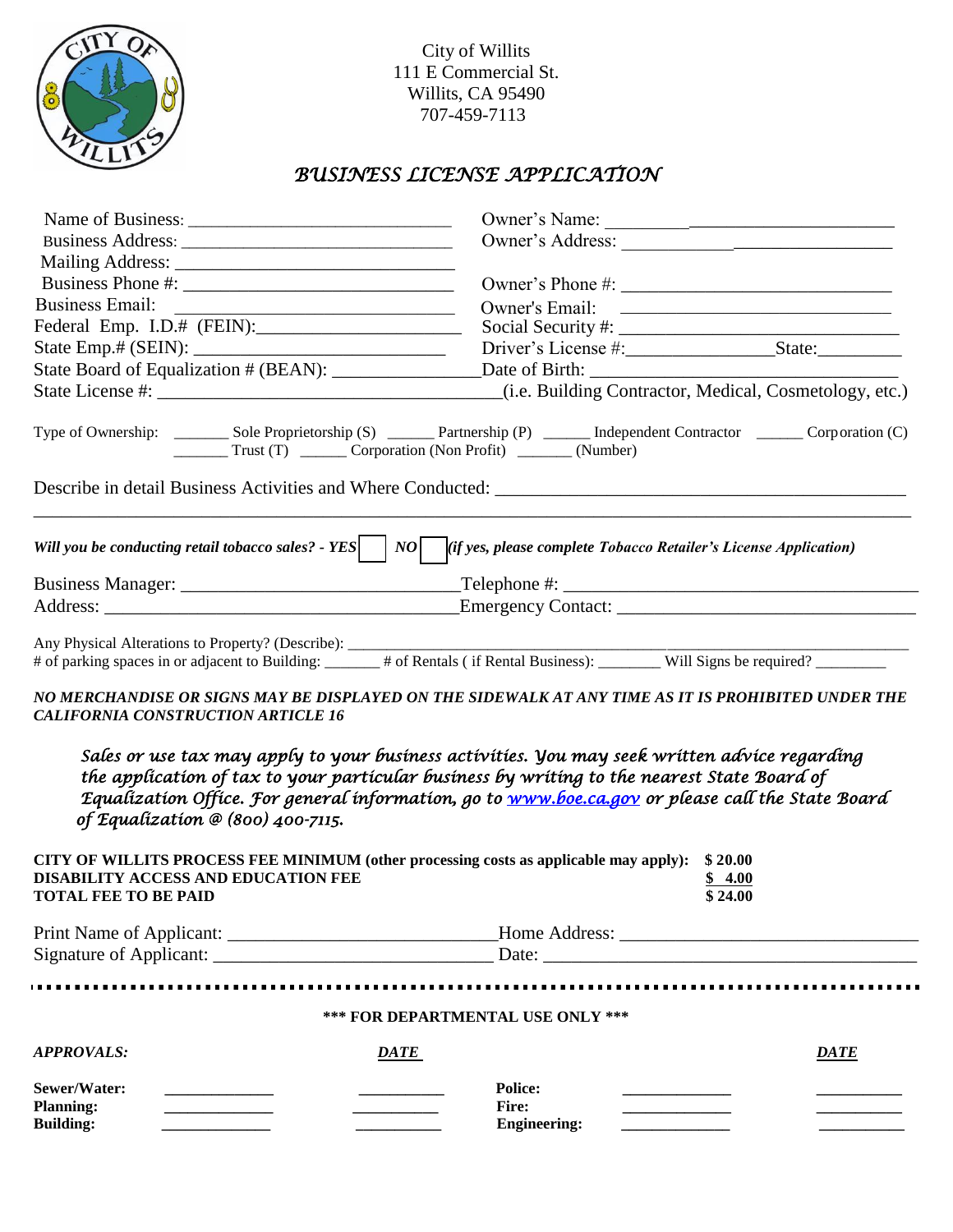### *CITY OF WILLITS 111 E. Commercial St. Willits, CA 95490 (707) 459-4601 Fax: (707) 459-1562*

# *TOBACCO RETAILER'S LICENSE APPLICATION*

List business name, address and telephone number of single fixed location for tobacco sales:

| Name                                                           | Address                    | Telephone                                                                                     |
|----------------------------------------------------------------|----------------------------|-----------------------------------------------------------------------------------------------|
|                                                                |                            |                                                                                               |
| Have you previously been issued a Tobacco Retailer's License?  |                            | <b>YES</b><br>NO                                                                              |
|                                                                |                            |                                                                                               |
| Was this license ever revoked or suspended?                    |                            | YES <sup> </sup><br>NO                                                                        |
| If yes:                                                        |                            |                                                                                               |
| Suspended                                                      | Date                       | Revoked<br>Date                                                                               |
|                                                                |                            |                                                                                               |
|                                                                |                            |                                                                                               |
|                                                                |                            |                                                                                               |
| List name, address and telephone number of each Proprietor:    |                            |                                                                                               |
| Name                                                           | Address Management Address | <b>Telephone</b>                                                                              |
|                                                                |                            |                                                                                               |
|                                                                |                            |                                                                                               |
|                                                                |                            |                                                                                               |
| related communications and notices (the "Authorized Address"): |                            | List name, address and telephone number of each Proprietor authorized to receive all license- |
| Name                                                           | Address                    | Telephone                                                                                     |
|                                                                |                            |                                                                                               |
|                                                                |                            |                                                                                               |
|                                                                |                            |                                                                                               |
| Manager's name and telephone number:                           |                            |                                                                                               |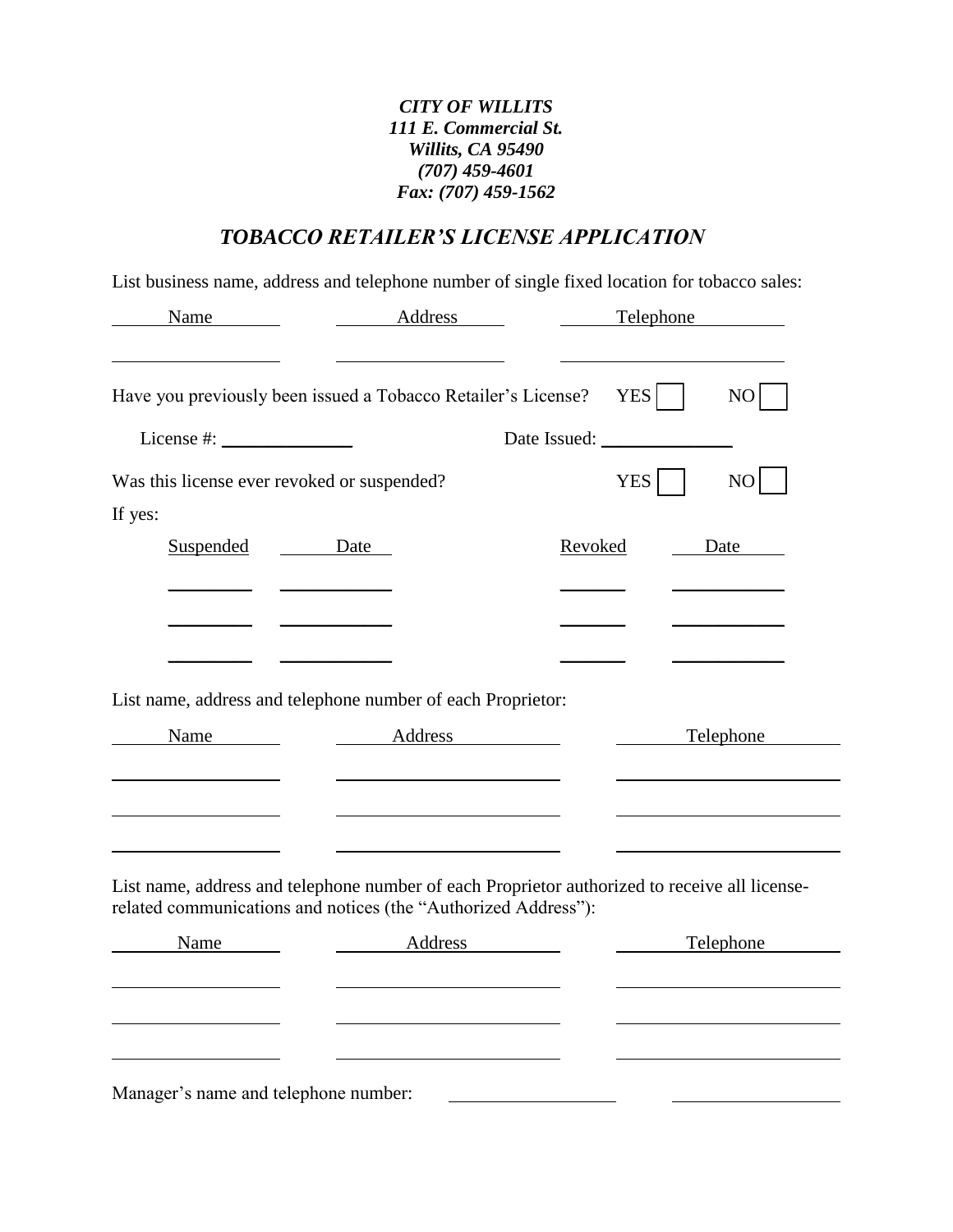#### **WORKERS' COMPENSATION DECLARATION**

I hereby affirm, under penalty of perjury, one of the following declarations:

- $\Box$  I have and will maintain a certificate of constant to self-insure for workers' compensation, as provided by Section 3700, for the duration of any business activities conducted for which this license is issued.
- $\Box$  I have and will maintain workers' compensation insurance, as required by Section 3700, for the duration of any business activities conducted for which this license is issued.

My workers' compensation insurance carrier and policy number are:

|            | Carrier: |               |                                                                                                                                                        |                                                                                                                                                                                                                                            |
|------------|----------|---------------|--------------------------------------------------------------------------------------------------------------------------------------------------------|--------------------------------------------------------------------------------------------------------------------------------------------------------------------------------------------------------------------------------------------|
|            | Address: |               |                                                                                                                                                        |                                                                                                                                                                                                                                            |
|            |          |               |                                                                                                                                                        |                                                                                                                                                                                                                                            |
|            |          |               | Policy #: Expiration:                                                                                                                                  |                                                                                                                                                                                                                                            |
|            |          | Section 3700. | I certify that in the performance of any business activities for which this<br>3700 of the Labor Code, I shall forthwith comply with the provisions of | license is issued, I shall not employ any person in any manner so as to become<br>subject to the workers' compensation laws of California, and agree that if I<br>should become subject to the workers' compensation provisions of Section |
|            |          |               |                                                                                                                                                        | Date:                                                                                                                                                                                                                                      |
|            |          |               |                                                                                                                                                        |                                                                                                                                                                                                                                            |
| Signature: |          |               |                                                                                                                                                        |                                                                                                                                                                                                                                            |

*Warning: Failure to secure Workers' Compensation Coverage is unlawful, and shall subject an employer to criminal penalties and civil fines up to \$100,000, in addition to the cost of compensation, damages as provided for in Section 3706 of the Labor Code, interest and Attorney's fees.*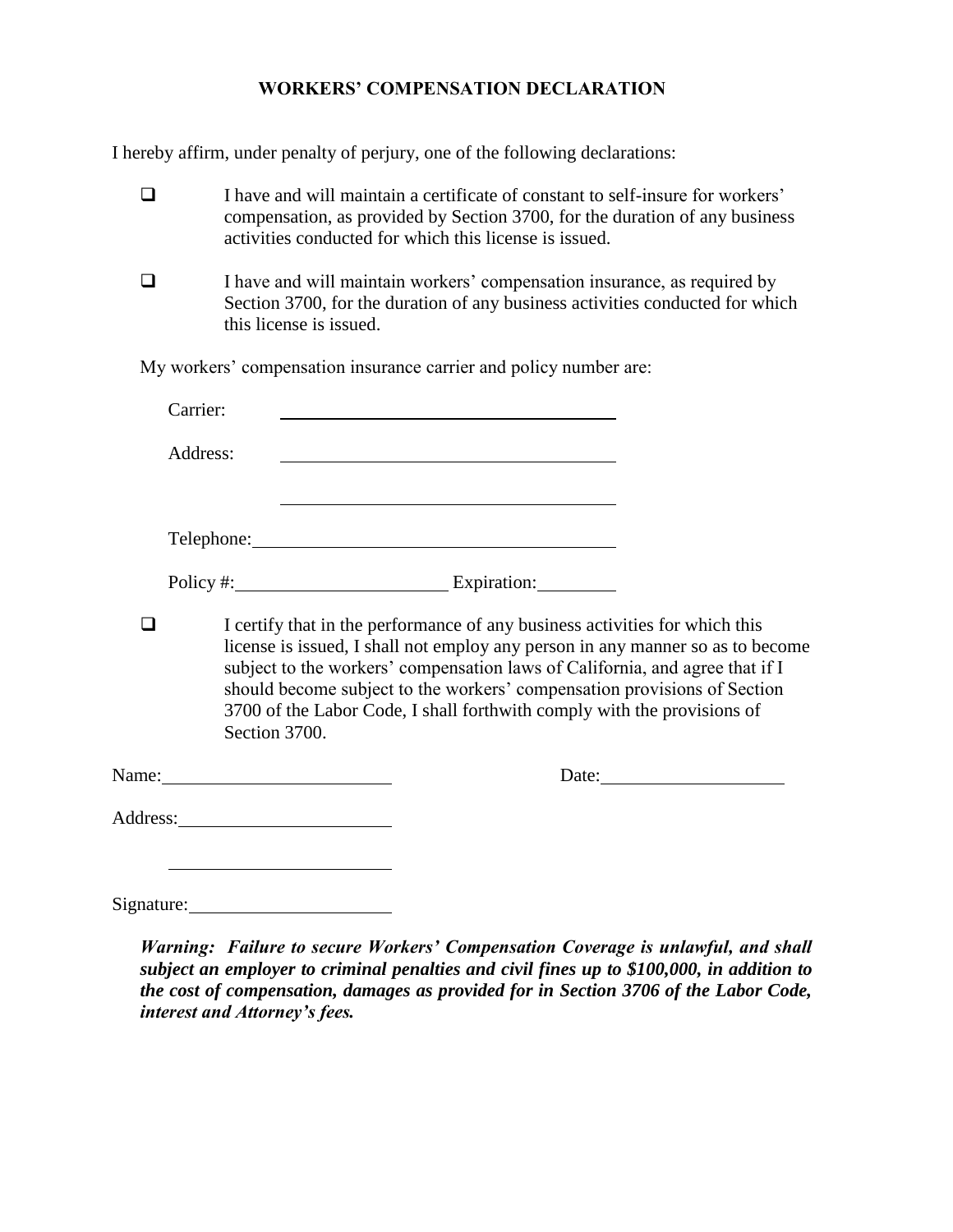## WILLITS POLICE DEPARTMENT

# **BUSINESS RESPONSIBLE INFORMATION**

| Is your Fax # connected to your Telephone #?                                                                                                                                                                                  | No<br>Yes                                     |  |
|-------------------------------------------------------------------------------------------------------------------------------------------------------------------------------------------------------------------------------|-----------------------------------------------|--|
| Is your Fax # on a separate line?<br>Yes<br>lNo                                                                                                                                                                               |                                               |  |
|                                                                                                                                                                                                                               |                                               |  |
|                                                                                                                                                                                                                               |                                               |  |
| <b>FIRST</b> Person to Call in an Emergency:                                                                                                                                                                                  | <b>SECOND</b> Person to Call in an Emergency: |  |
|                                                                                                                                                                                                                               |                                               |  |
|                                                                                                                                                                                                                               |                                               |  |
|                                                                                                                                                                                                                               |                                               |  |
| Will this person respond 24 hours a day?                                                                                                                                                                                      |                                               |  |
| Does this person have keys needed to enter all areas?                                                                                                                                                                         |                                               |  |
| <b>THIRD</b> Person to Call in an Emergency:                                                                                                                                                                                  |                                               |  |
| Name: Name: Name: Name: Name: Name: Name: Name: Name: Name: Name: Name: Name: Name: Name: Name: Name: Name: Name: Name: Name: Name: Name: Name: Name: Name: Name: Name: Name: Name: Name: Name: Name: Name: Name: Name: Name: |                                               |  |
|                                                                                                                                                                                                                               |                                               |  |
|                                                                                                                                                                                                                               |                                               |  |
| Will this person respond 24 hours a day?                                                                                                                                                                                      |                                               |  |
| Does this person have keys needed to enter all areas?                                                                                                                                                                         |                                               |  |